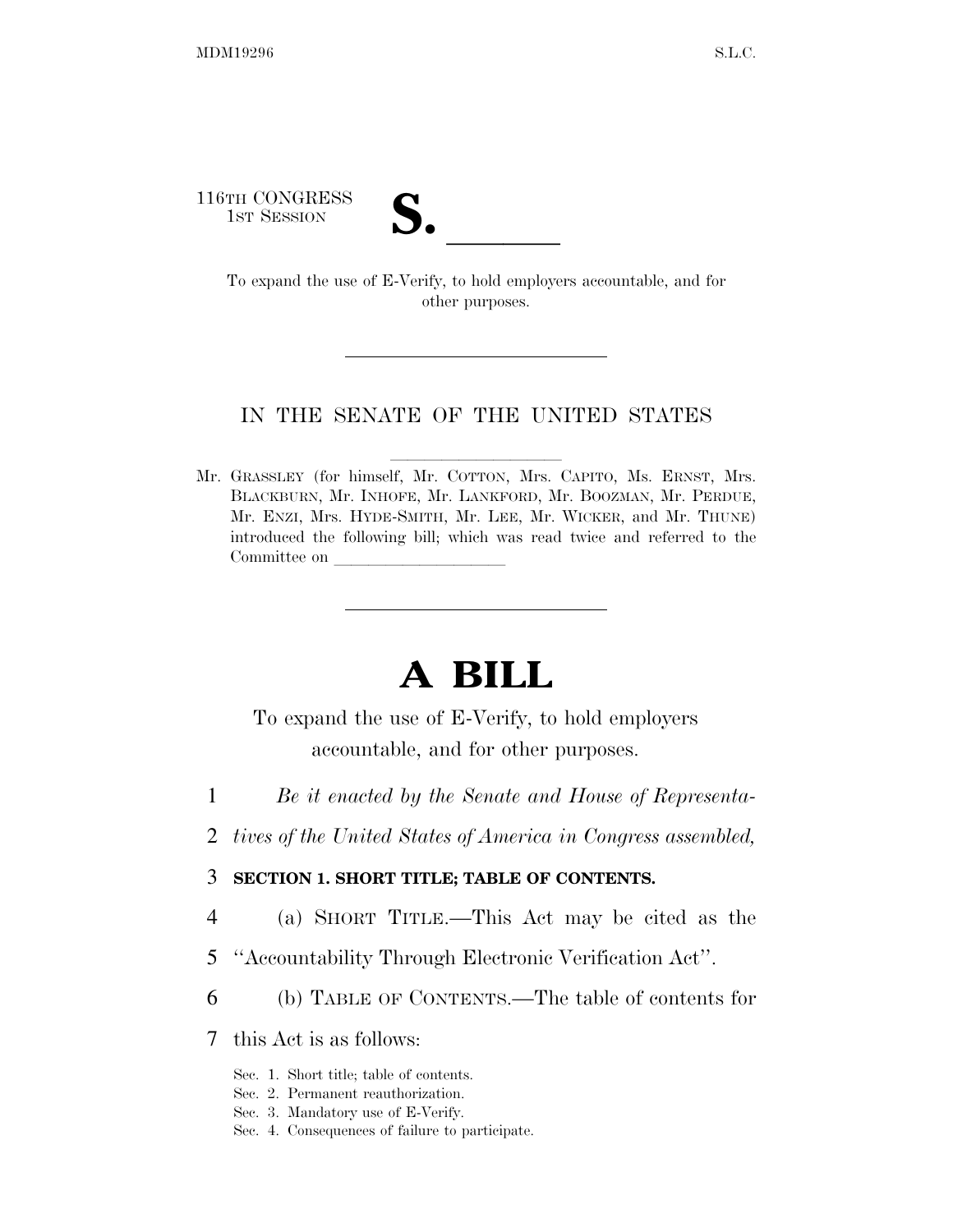- Sec. 5. Preemption; liability.
- Sec. 6. Expanded use of E-Verify.
- Sec. 7. Reverification.
- Sec. 8. Holding employers accountable.
- Sec. 9. Information sharing.
- Sec. 10. Form I–9 Process.
- Sec. 11. Algorithm.
- Sec. 12. Identity theft.
- Sec. 13. Small Business Demonstration Program.
- Sec. 14. Employer Compliance Inspection Center.

## **SEC. 2. PERMANENT REAUTHORIZATION.**

 Section 401(b) of the Illegal Immigration Reform and Immigrant Responsibility Act of 1996 (division C of Pub- lic Law 104–208; 8 U.S.C. 1324a note) is amended by striking ''Unless the Congress otherwise provides, the Sec- retary of Homeland Security shall terminate a pilot pro-gram on September 30, 2015.''.

# **SEC. 3. MANDATORY USE OF E-VERIFY.**

 (a) FEDERAL GOVERNMENT.—Section 402(e)(1) of the Illegal Immigration Reform and Immigrant Responsi-bility Act of 1996 (8 U.S.C. 1324a note) is amended—

 (1) by amending subparagraph (A) to read as follows:

14 "(A) EXECUTIVE DEPARTMENTS AND AGENCIES.—Each department and agency of the Federal Government shall participate in E- Verify by complying with the terms and condi-tions set forth in this section.''; and

 (2) in subparagraph (B), by striking '', that conducts hiring in a State'' and all that follows and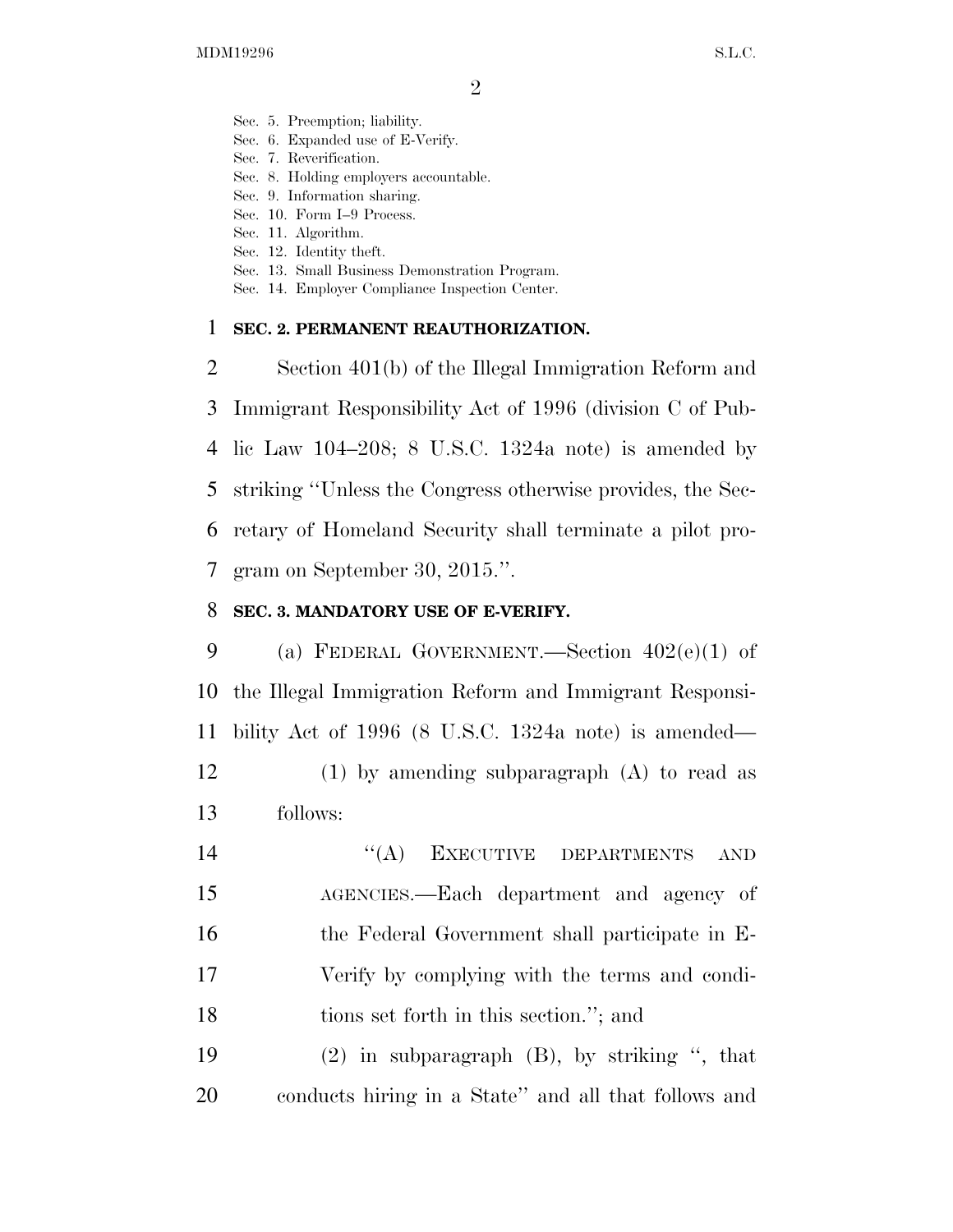| $\mathbf{1}$   | inserting "shall participate in E-Verify by complying   |
|----------------|---------------------------------------------------------|
| $\overline{c}$ | with the terms and conditions set forth in this sec-    |
| 3              | tion.".                                                 |
| $\overline{4}$ | (b) FEDERAL CONTRACTORS; CRITICAL EMPLOY-               |
| 5              | $ERS.$ Section $402(e)$ of such Act, as amended by sub- |
| 6              | section (a), is further amended—                        |
| 7              | $(1)$ by redesignating paragraphs $(2)$ and $(3)$ as    |
| 8              | paragraphs $(4)$ and $(5)$ , respectively; and          |
| 9              | $(2)$ by inserting after paragraph $(1)$ the fol-       |
| 10             | lowing:                                                 |
| 11             | $``(2)$ UNITED STATES CONTRACTORS.—Any per-             |
| 12             | son, employer, or other entity that enters into a con-  |
| 13             | tract with the Federal Government shall participate     |
| 14             | in E-Verify by complying with the terms and condi-      |
| 15             | tions set forth in this section.                        |
| 16             | $``(3)$ DESIGNATION OF CRITICAL EMPLOYERS.—             |
| 17             | Not later than 7 days after the date of the enact-      |
| 18             | ment of this paragraph, the Secretary of Homeland       |
| 19             | Security shall—                                         |
| 20             | "(A) conduct an assessment of employers                 |
| 21             | that are critical to the homeland security or na-       |
| 22             | tional security needs of the United States;             |
| 23             | "(B) designate and publish a list of em-                |
| 24             | ployers and classes of employers that<br>are            |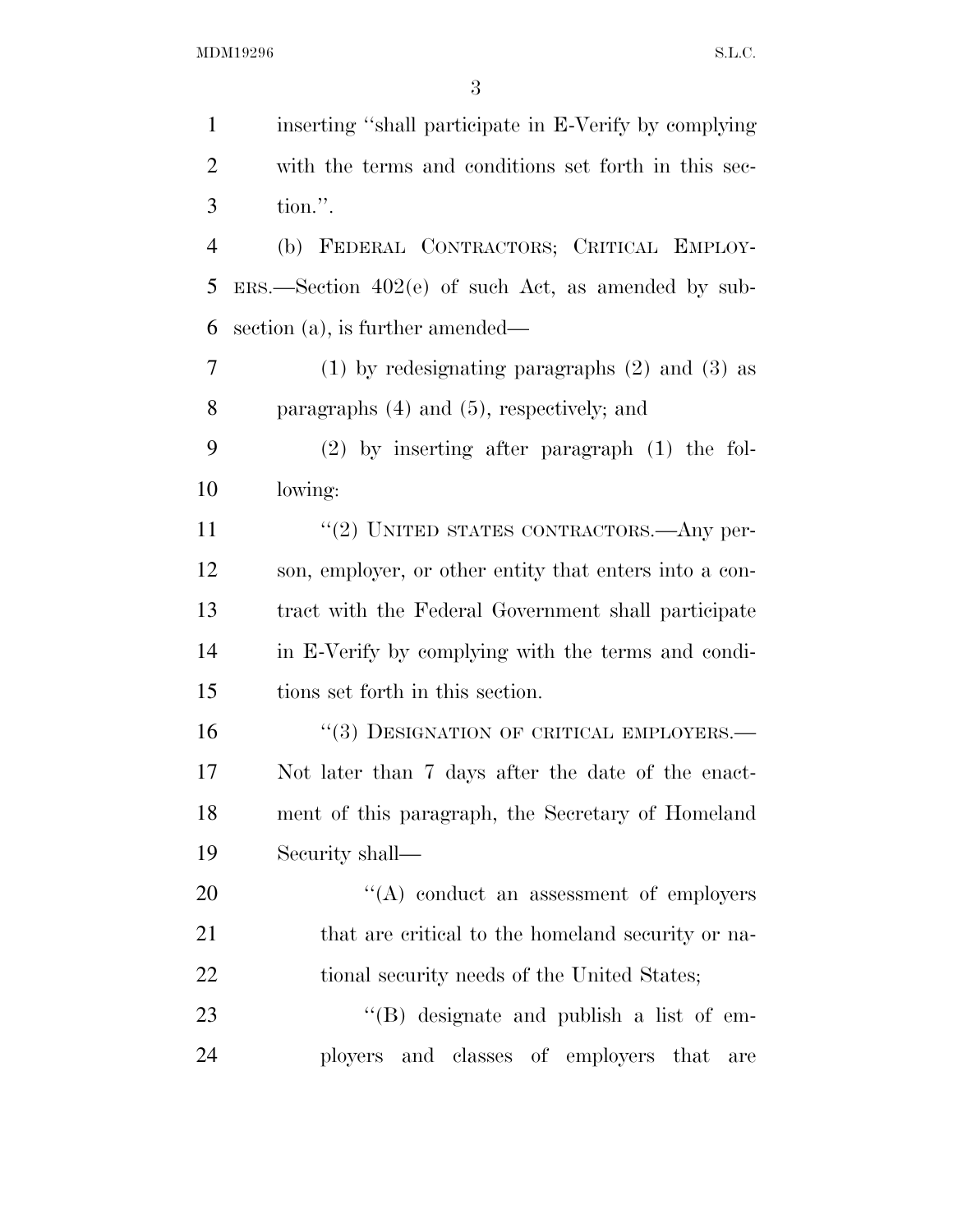| $\mathbf{1}$   | deemed to be critical pursuant to the assess-          |
|----------------|--------------------------------------------------------|
| $\overline{2}$ | ment conducted under subparagraph (A); and             |
| 3              | $\lq\lq$ require that critical employers des-          |
| $\overline{4}$ | ignated pursuant to subparagraph (B) partici-          |
| 5              | pate in E-Verify by complying with the terms           |
| 6              | and conditions set forth in this section not later     |
| $\overline{7}$ | than 30 days after the Secretary makes such            |
| 8              | designation.".                                         |
| 9              | (c) ALL EMPLOYERS.—Section 402 of such Act, as         |
| 10             | amended by this section, is further amended—           |
| 11             | $(1)$ by redesignating subsection $(f)$ as sub-        |
| 12             | section $(g)$ ; and                                    |
| 13             | $(2)$ by inserting after subsection (e) the fol-       |
| 14             | lowing:                                                |
| 15             | "(f) MANDATORY PARTICIPATION IN E-VERIFY.—             |
| 16             | "(1) IN GENERAL.—Subject to paragraphs $(2)$           |
| 17             | and (3), all employers in the United States shall      |
| 18             | participate in E-Verify, with respect to all employees |
| 19             | recruited, referred, or hired by such employer on or   |
| 20             | after the date that is 1 year after the date of the    |
| 21             | enactment of this subsection.                          |
| 22             | "(2) USE OF CONTRACT LABOR.—Any employer               |
| 23             | who uses a contract, subcontract, or exchange to ob-   |
| 24             | tain the labor of an individual in the United States   |
| 25             | shall certify in such contract, subcontract, or ex-    |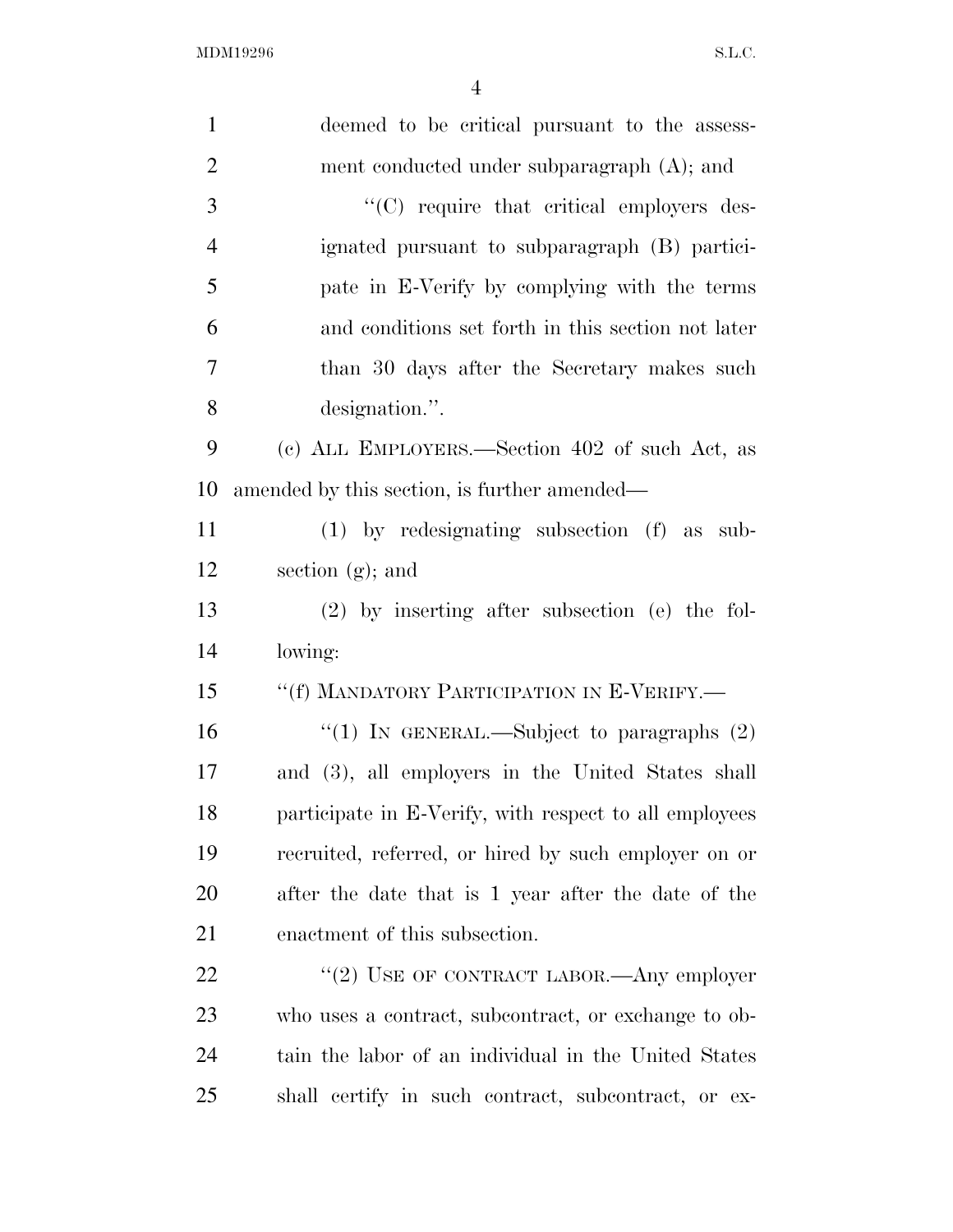change that the employer, and all parties to such contract, subcontract, or exchange, use E-Verify. If such certification is not included in a contract, sub- contract, or exchange, the employer shall be deemed to have violated paragraph (1).

6 "(3) INTERIM MANDATORY PARTICIPATION.—

 ''(A) IN GENERAL.—Before the date set forth in paragraph (1), the Secretary of Home- land Security shall require any employer or class of employers to participate in E-Verify, with respect to all employees recruited, referred, or hired by such employer if the Secretary has reasonable cause to believe that the employer is or has been engaged in a material violation of section 274A of the Immigration and Nation-ality Act (8 U.S.C. 1324a).

17 "'(B) NOTIFICATION.—Not later than 14 days before an employer or class of employers is required to begin participating in E-Verify pursuant to subparagraph (A), the Secretary 21 shall provide such employer or class of employ-ers with—

23  $\frac{1}{1}$  written notification of such re-24 quirement; and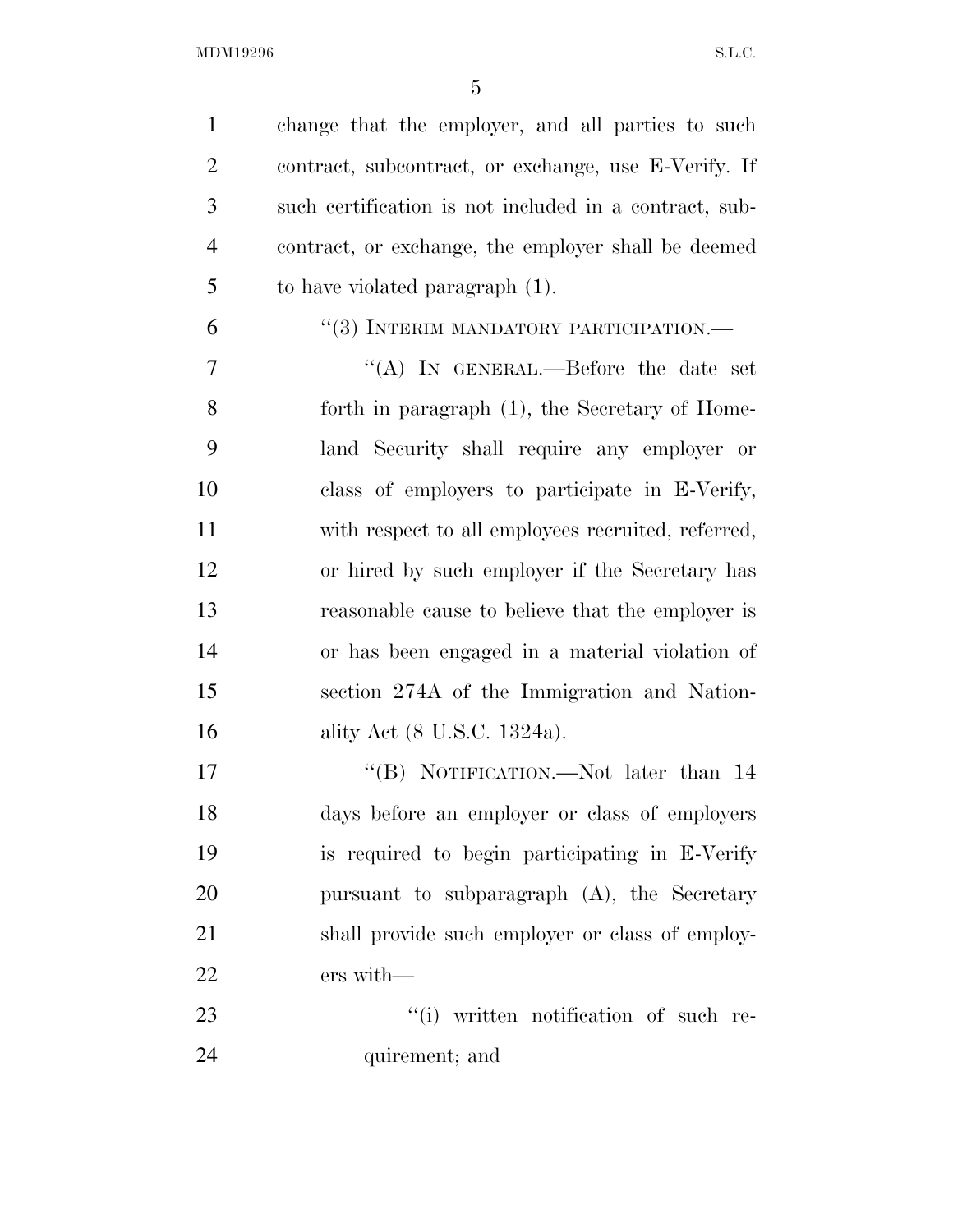6

1  $"$ (ii) appropriate training materials to 2 facilitate compliance with such require-3 ment.''.

## 4 **SEC. 4. CONSEQUENCES OF FAILURE TO PARTICIPATE.**

5 (a) IN GENERAL.—Section  $402(e)(5)$  of the Illegal Immigration Reform and Immigrant Responsibility Act of 1996 (8 U.S.C. 1324a note), as redesignated by section  $3(b)(1)$ , is amended to read as follows:

9 "(5) CONSEQUENCES OF FAILURE TO PARTICI-10 PATE.—If a person or other entity that is required 11 to participate in E-Verify fails to comply with the 12 requirements under this title with respect to an indi-13 vidual—

14  $\langle (A)$  such failure shall be treated as a vio-15 lation of section  $274A(a)(1)(B)$  of the Immigra-16 tion and Nationality Act (8 U.S.C. 1324a) with 17 respect to such individual; and

18 ''(B) a rebuttable presumption is created 19 that the person or entity has violated section 20  $274A(a)(1)(A)$  of such Act.".

21 (b) PENALTIES.—Section 274A of the Immigration 22 and Nationality Act (8 U.S.C. 1324a) is amended—

23 (1) in subsection  $(e)$ —

24 (A) in paragraph  $(4)$ —

25 (i) in subparagraph  $(A)$ —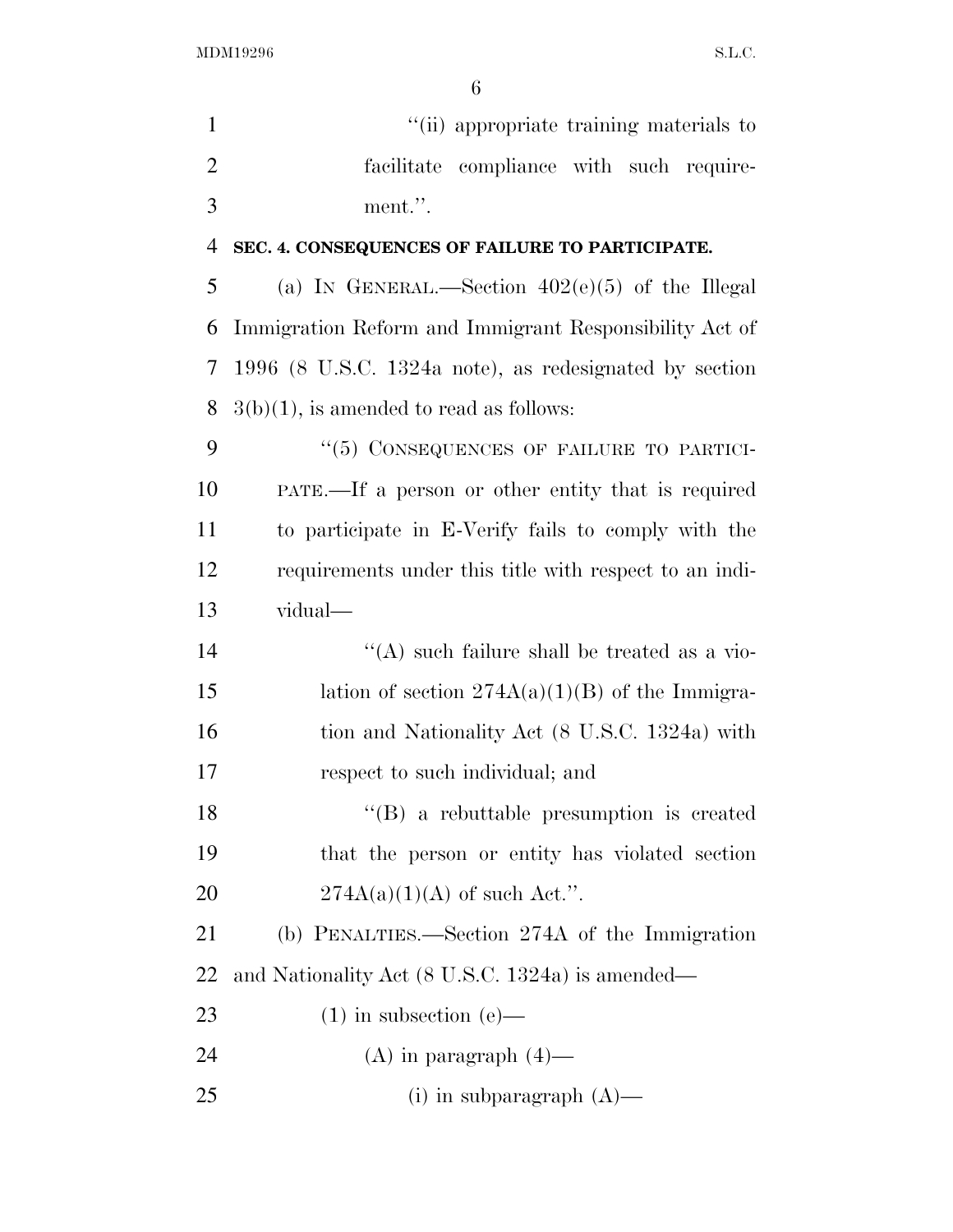| $\mathbf{1}$   | (I) in the matter preceding clause               |
|----------------|--------------------------------------------------|
| $\overline{2}$ | (i), by inserting ", subject to para-            |
| 3              | graph $(10)$ ," after "in an amount";            |
| $\overline{4}$ | $(II)$ in clause (i), by striking "not           |
| 5              | less than $$250$ and not more than               |
| 6              | $$2,000"$ and inserting "not less than           |
| $\overline{7}$ | \$2,500 and not more than \$5,000";              |
| 8              | (III) in clause (ii), by striking                |
| 9              | "not less than $$2,000$ and not more             |
| 10             | than $$5,000"$ and inserting "not less           |
| 11             | than $$5,000$ and not more than                  |
| 12             | $$10,000$ ";                                     |
| 13             | (IV) in clause (iii), by striking                |
| 14             | "not less than \$3,000 and not more              |
| 15             | than $$10,000$ " and inserting "not less         |
| 16             | than $$10,000$ and not more than                 |
| 17             | $$25,000$ "; and                                 |
| 18             | (ii) by amending subparagraph $(B)$ to           |
| 19             | read as follows:                                 |
| 20             | $\lq\lq (B)$ may require the person or entity to |
| 21             | take such other remedial action as is appro-     |
| 22             | priate.";                                        |
| 23             | $(B)$ in paragraph $(5)$ —                       |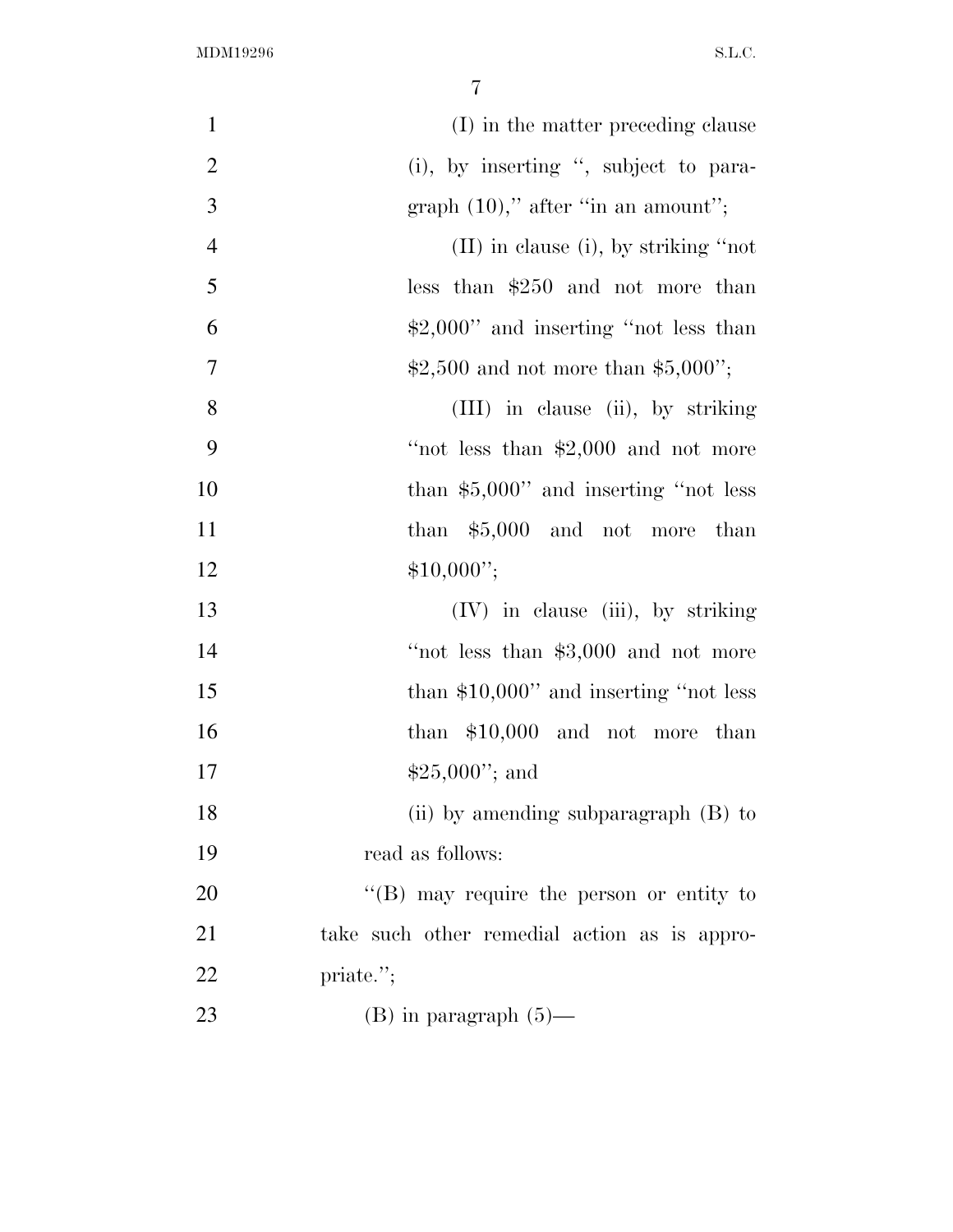| $\mathbf{1}$   | (i) by inserting ", subject to para-                         |
|----------------|--------------------------------------------------------------|
| $\overline{2}$ | graphs $(10)$ through $(12)$ ," after "in an                 |
| 3              | amount";                                                     |
| $\overline{4}$ | (ii) by striking "\$100 and not more                         |
| 5              | than $$1,000"$ and inserting " $$1,000$ and                  |
| 6              | not more than $$25,000$ ";                                   |
| $\tau$         | (iii) by striking "the size of the busi-                     |
| 8              | ness of the employer being charged, the                      |
| 9              | good faith of the employer" and inserting                    |
| 10             | "the good faith of the employer being                        |
| 11             | charged"; and                                                |
| 12             | (iv) by adding at the end the fol-                           |
| 13             | lowing: "Failure by a person or entity to                    |
| 14             | utilize<br>the employment eligibility                        |
| 15             | verification system as required by law, or                   |
| 16             | providing information to the system that                     |
| 17             | the person or entity knows or reasonably                     |
| 18             | believes to be false, shall be treated as a                  |
| 19             | violation of subsection $(a)(1)(A)$ ."; and                  |
| 20             | (C) by adding at the end the following:                      |
| 21             | $\cdot$ (10) EXEMPTION FROM PENALTY.—In the                  |
| 22             | case of the imposition of a civil penalty under para-        |
| 23             | graph $(4)(A)$ with respect to a violation of para-          |
| 24             | graph $(1)(A)$ or $(2)$ of subsection $(a)$ for hiring, con- |
| 25             | tinuation of employment, recruitment, or referral by         |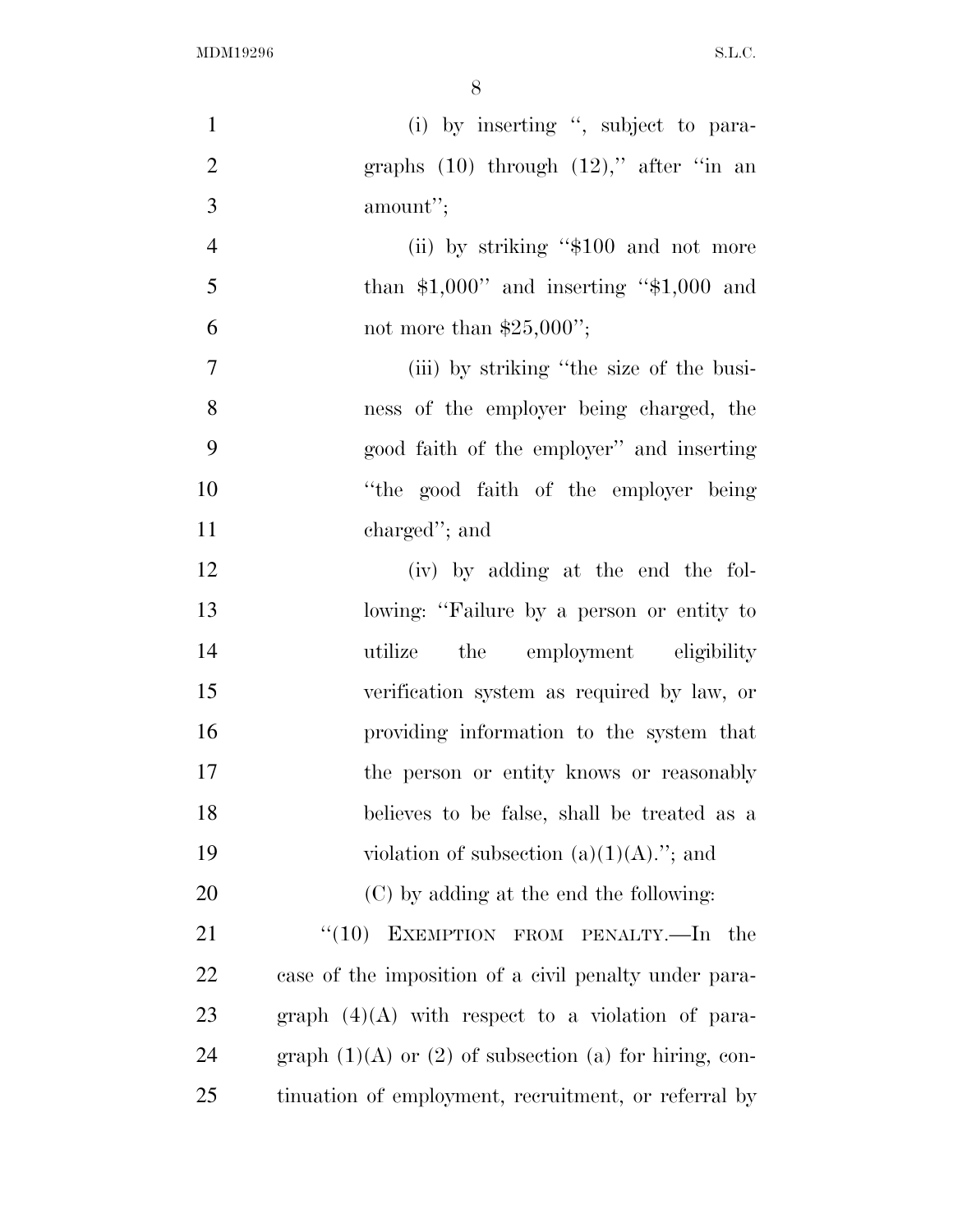| $\mathbf{1}$   | a person or entity and, in the case of the imposition   |
|----------------|---------------------------------------------------------|
| $\overline{2}$ | of a civil penalty under paragraph (5) for a violation  |
| 3              | of subsection $(a)(1)(B)$ for hiring, recruitment, or   |
| $\overline{4}$ | referral by a person or entity, the penalty otherwise   |
| 5              | imposed may be waived or reduced if the violator es-    |
| 6              | tablishes that the violator acted in good faith.        |
| $\overline{7}$ | "(11) AUTHORITY TO DEBAR EMPLOYERS FOR                  |
| 8              | CERTAIN VIOLATIONS.                                     |
| 9              | "(A) IN GENERAL.—If a person or entity                  |
| 10             | is determined by the Secretary of Homeland Se-          |
| 11             | curity to be a repeat violator of paragraph             |
| 12             | $(1)(A)$ or $(2)$ of subsection $(a)$ , or is convicted |
| 13             | of a crime under this section, the Secretary of         |
| 14             | Homeland Security shall debar such person or            |
| 15             | entity from the receipt of Federal contracts,           |
| 16             | grants, or cooperative agreements in accordance         |
| 17             | with the debarment standards and pursuant to            |
| 18             | the debarment procedures set forth in the Fed-          |
| 19             | eral Acquisition Regulation.                            |
| 20             | "(B) DOES NOT HAVE CONTRACT, GRANT,                     |
| 21             | AGREEMENT.—If the Secretary of Homeland                 |
| 22             | Security debars a person or entity in accord-           |
| 23             | ance with this paragraph, and such person or            |
| 24             | entity does not hold a Federal contract, grant          |
| 25             | or cooperative agreement, the Administrator of          |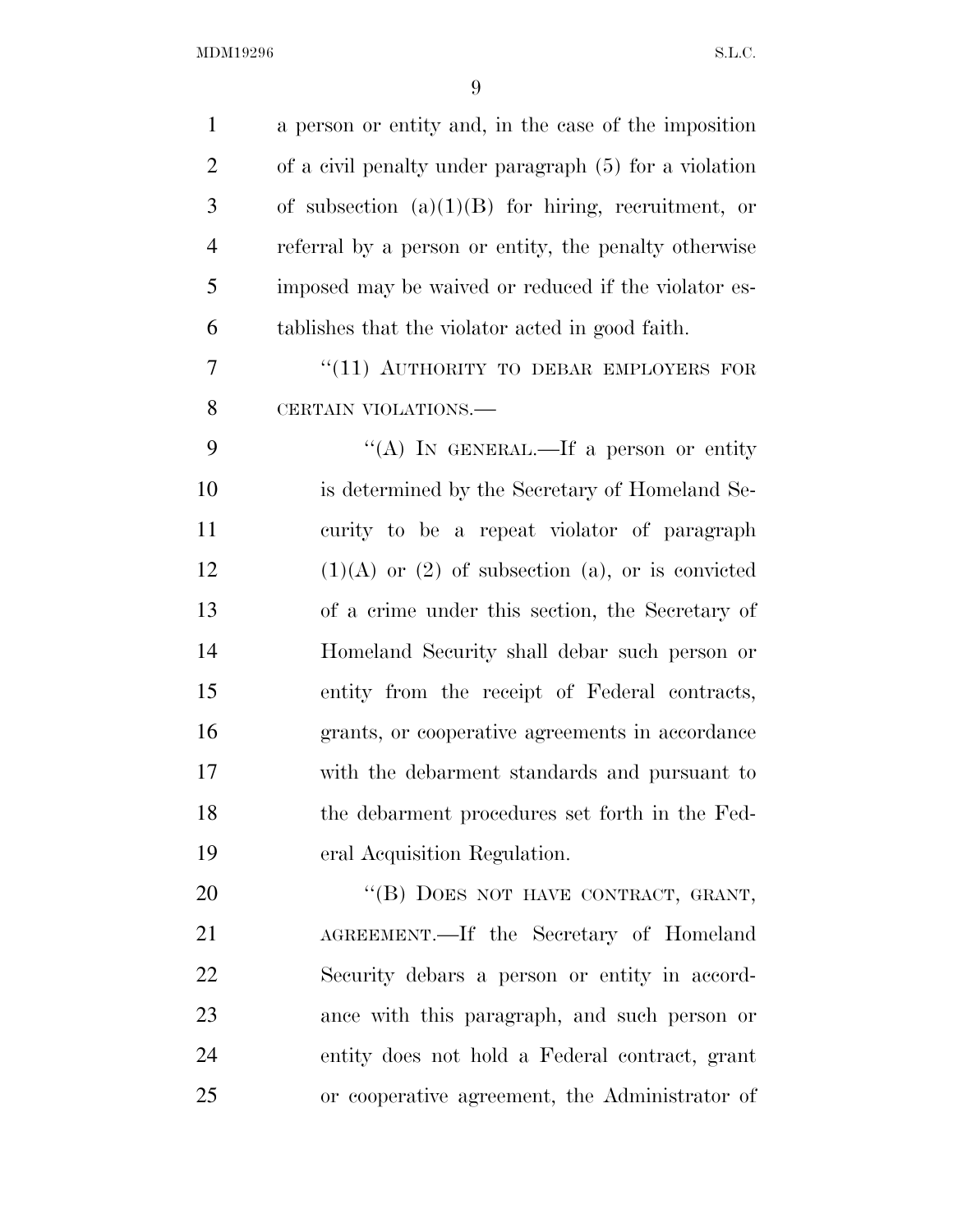| $\mathbf{1}$   | General Services shall include the person or en- |
|----------------|--------------------------------------------------|
| $\overline{2}$ | tity on the List of Parties Excluded from Fed-   |
| 3              | eral Procurement for 5 years.                    |
| $\overline{4}$ | "(C) HAS CONTRACT, GRANT, AGREE-                 |
| 5              | MENT.—If the Secretary of Homeland Security      |
| 6              | debars a person or entity in accordance with     |
| 7              | this paragraph, and such person or entity holds  |
| 8              | a Federal contract, grant or cooperative agree-  |
| 9              | ment, the Secretary—                             |
| 10             | "(i) shall notify all agencies or depart-        |
| 11             | ments holding a contract, grant, or cooper-      |
| 12             | ative agreement with the debarred person         |
| 13             | or entity of such debarment; and                 |
| 14             | "(ii) after soliciting and considering           |
| 15             | the views of all such agencies and depart-       |
| 16             | ments, may waive the operation of this           |
| 17             | paragraph.                                       |
| 18             | "(D) REVIEW.—Any decision to debar a             |
| 19             | person or entity under in accordance with this   |
| 20             | paragraph shall be reviewable pursuant to part   |
| 21             | 9.4 of the Federal Acquisition Regulation.";     |
| 22             | and                                              |
| 23             | $(2)$ in subsection $(f)$ —                      |
| 24             | $(A)$ by amending paragraph $(1)$ to read as     |
| 25             | follows:                                         |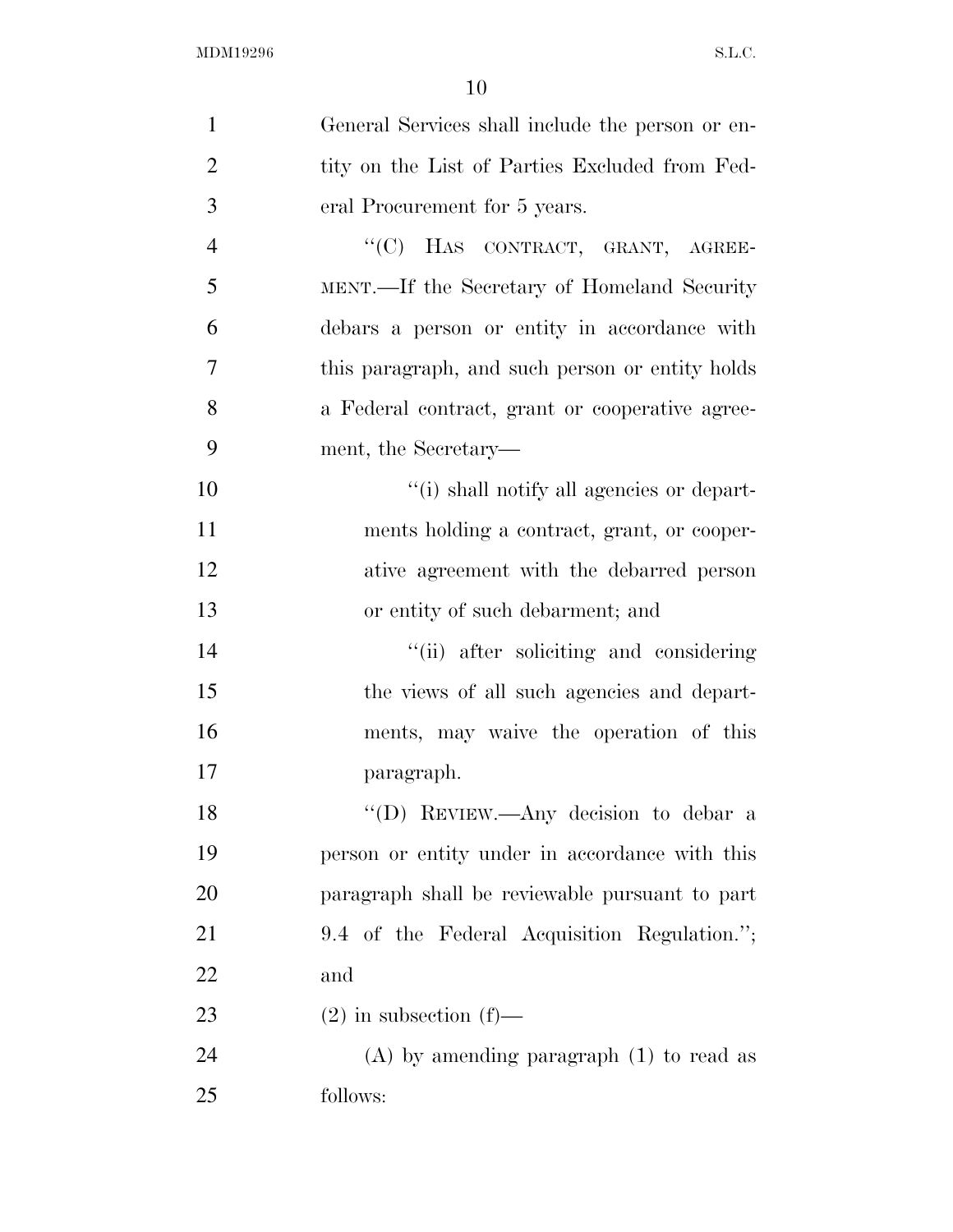| $\mathbf{1}$   | "(1) CRIMINAL PENALTY.—Any person or enti-                |
|----------------|-----------------------------------------------------------|
| $\overline{2}$ | ty which engages in a pattern or practice of viola-       |
| 3              | tions of subsection (a)(1) or (2) shall be fined not      |
| $\overline{4}$ | more than \$30,000 for each unauthorized alien with       |
| 5              | respect to which such a violation occurs, imprisoned      |
| 6              | for not less than 1 year and not more than 10 years,      |
| 7              | or both, notwithstanding the provisions of any other      |
| 8              | Federal law relating to fine levels."; and                |
| 9              | $(B)$ in paragraph $(2)$ , by striking "Attor-            |
| 10             | ney General" each place it appears and insert-            |
| 11             | ing "Secretary of Homeland Security".                     |
| 12             | SEC. 5. PREEMPTION; LIABILITY.                            |
| 13             | Section 402 of the Illegal Immigration Reform and         |
| 14             | Immigrant Responsibility Act of 1996 (8 U.S.C. 1324a)     |
| 15             | note), as amended by this Act, is further amended by add- |
| 16             | ing at the end the following:                             |
| 17             | "(h) LIMITATION ON STATE AUTHORITY.-                      |
| 18             | "(1) PREEMPTION.—A State or local govern-                 |
| 19             | ment may not prohibit a person or other entity from       |
| 20             | verifying the employment authorization of new hires       |
| 21             | or current employees through E-Verify.                    |
| 22             | "(2) LIABILITY.—A person or other entity that             |
| 23             | participates in E-Verify may not be held liable under     |
| 24             | any Federal, State, or local law for any employment-      |
| 25             | related action taken with respect to the wrongful         |
|                |                                                           |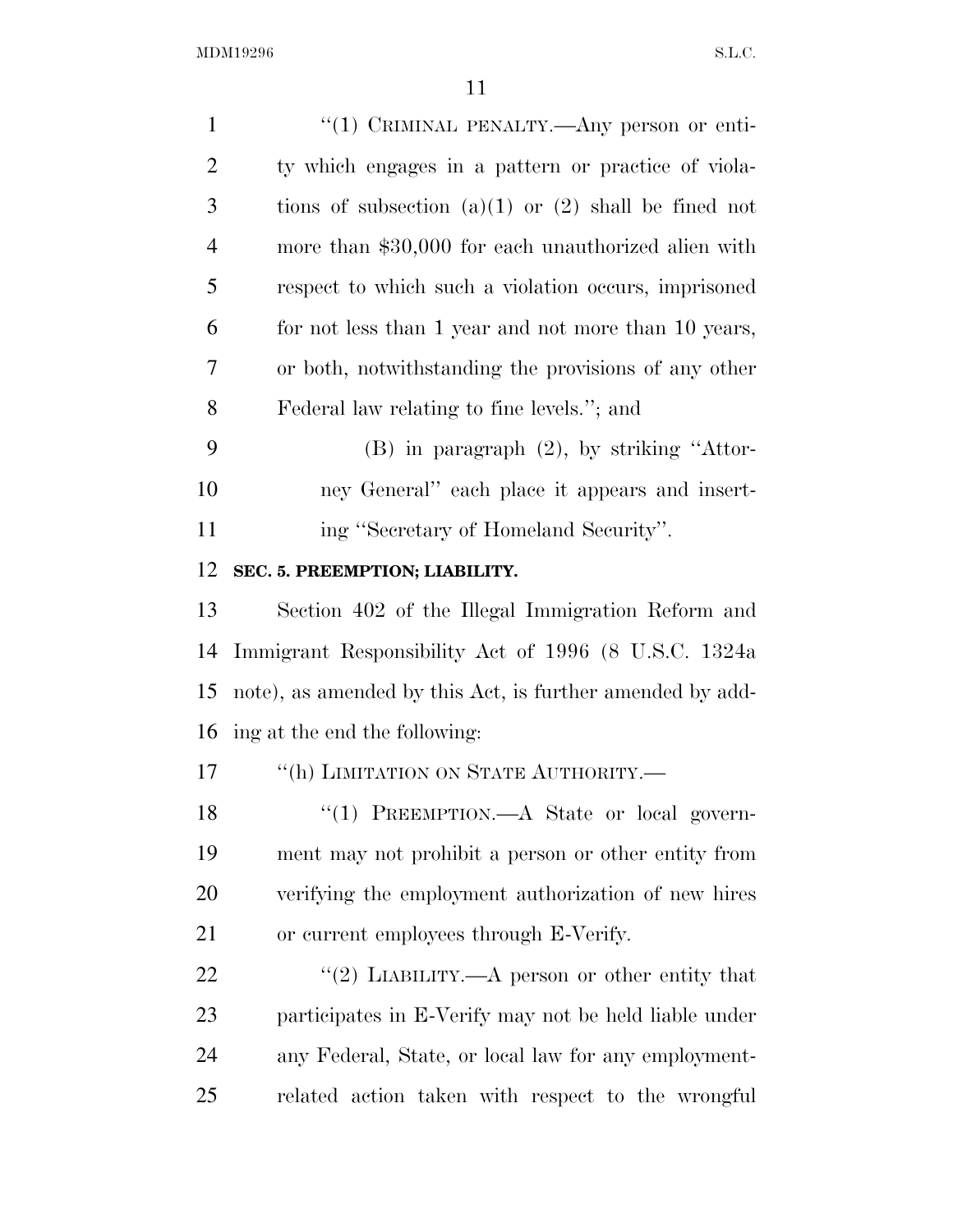| $\mathbf{1}$   | termination of an individual in good faith reliance on  |
|----------------|---------------------------------------------------------|
| $\overline{2}$ | information provided through E-Verify.".                |
| 3              | SEC. 6. EXPANDED USE OF E-VERIFY.                       |
| $\overline{4}$ | Section $403(a)(3)(A)$ of the Illegal Immigration Re-   |
| 5              | form and Immigrant Responsibility Act of 1996 (8 U.S.C. |
| 6              | 1324a note) is amended to read as follows:              |
| 7              | "(A) IN GENERAL.—                                       |
| 8              | "(i) BEFORE HIRING.—The person or                       |
| 9              | other entity may verify the employment eli-             |
| 10             | gibility of an individual through E-Verify              |
| 11             | before the individual is hired, recruited, or           |
| 12             | referred if the individual consents to such             |
| 13             | verification. If an employer receives a ten-            |
| 14             | tative nonconfirmation for an individual,               |
| 15             | the employer shall comply with procedures               |
| 16             | prescribed by the Secretary of Homeland                 |
| 17             | Security, including—                                    |
| 18             | $\lq (I)$ providing the individual em-                  |
| 19             | ployees with private, written notifica-                 |
| 20             | tion of the finding and written refer-                  |
| 21             | ral instructions;                                       |
| 22             | $\lq\lq$ (II) allowing the individual to                |
| 23             | contest the finding; and                                |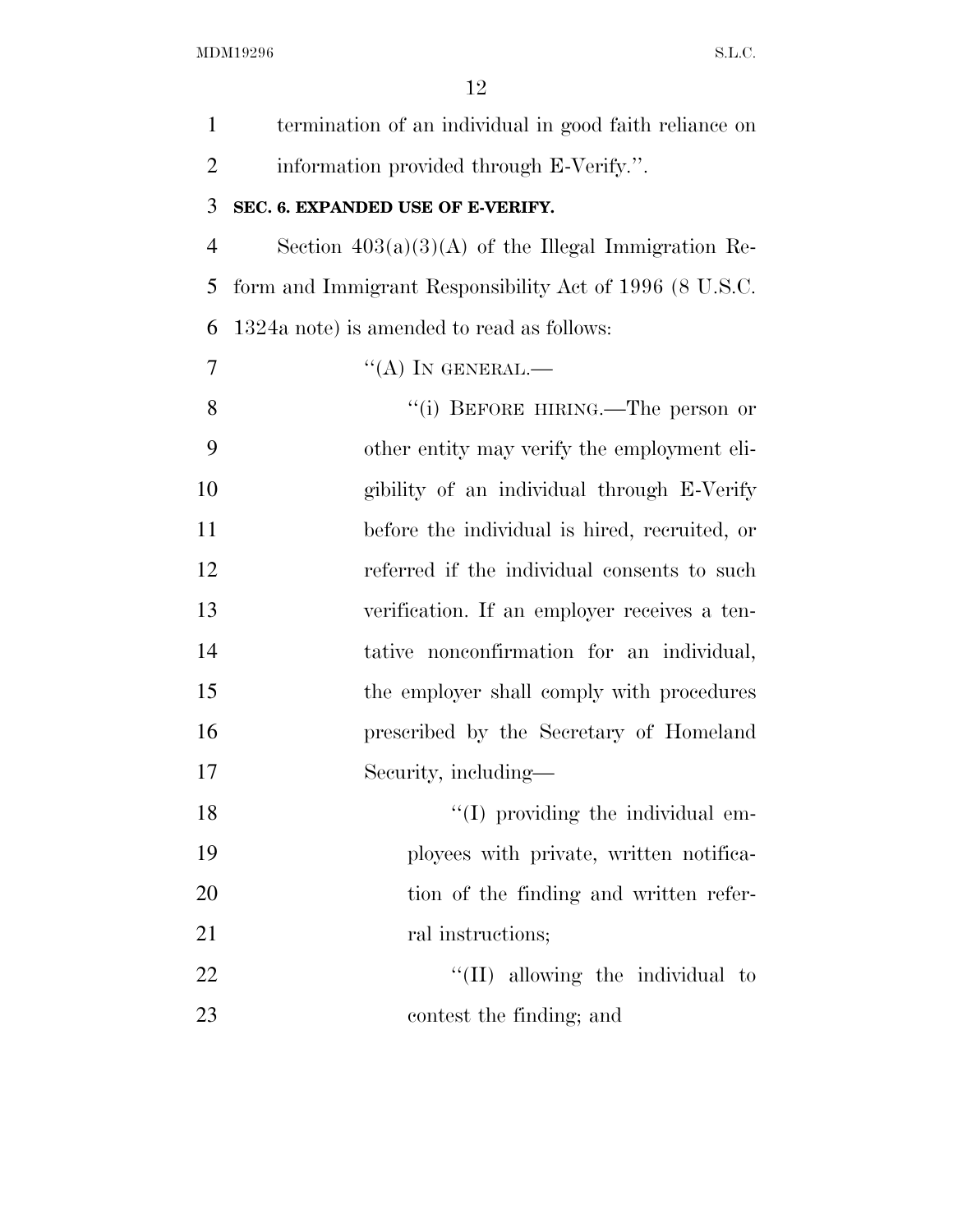| $\mathbf{1}$   | "(III) not taking adverse action              |
|----------------|-----------------------------------------------|
| $\overline{2}$ | against the individual if the individual      |
| 3              | chooses to contest the finding.               |
| $\overline{4}$ | "(ii) AFTER EMPLOYMENT OFFER.-                |
| 5              | The person or other entity shall verify the   |
| 6              | employment eligibility of an individual       |
| $\overline{7}$ | through E-Verify not later than 3 days        |
| 8              | after the date of the hiring, recruitment, or |
| 9              | referral, as the case may be.                 |
| 10             | EXISTING EMPLOYEES.-Not<br>``(iii)            |
| 11             | later than 1 year after the date of the en-   |
| 12             | actment of the Accountability Through         |
| 13             | Electronic Verification Act, the Secretary    |

**SEC. 7. REVERIFICATION.** 

E-Verify.''.

 Section 403(a) of the Illegal Immigration Reform and Immigrant Responsibility Act of 1996 (8 U.S.C. 1324a note), as amended by section 6, is further amended by adding at the end the following:

shall require all employers to use E-Verify

to verify the identity and employment eligi-

bility of any individual who has not been

previously verified by the employer through

24 "(5) REVERIFICATION.—Each person or other entity participating in E-Verify shall use the E-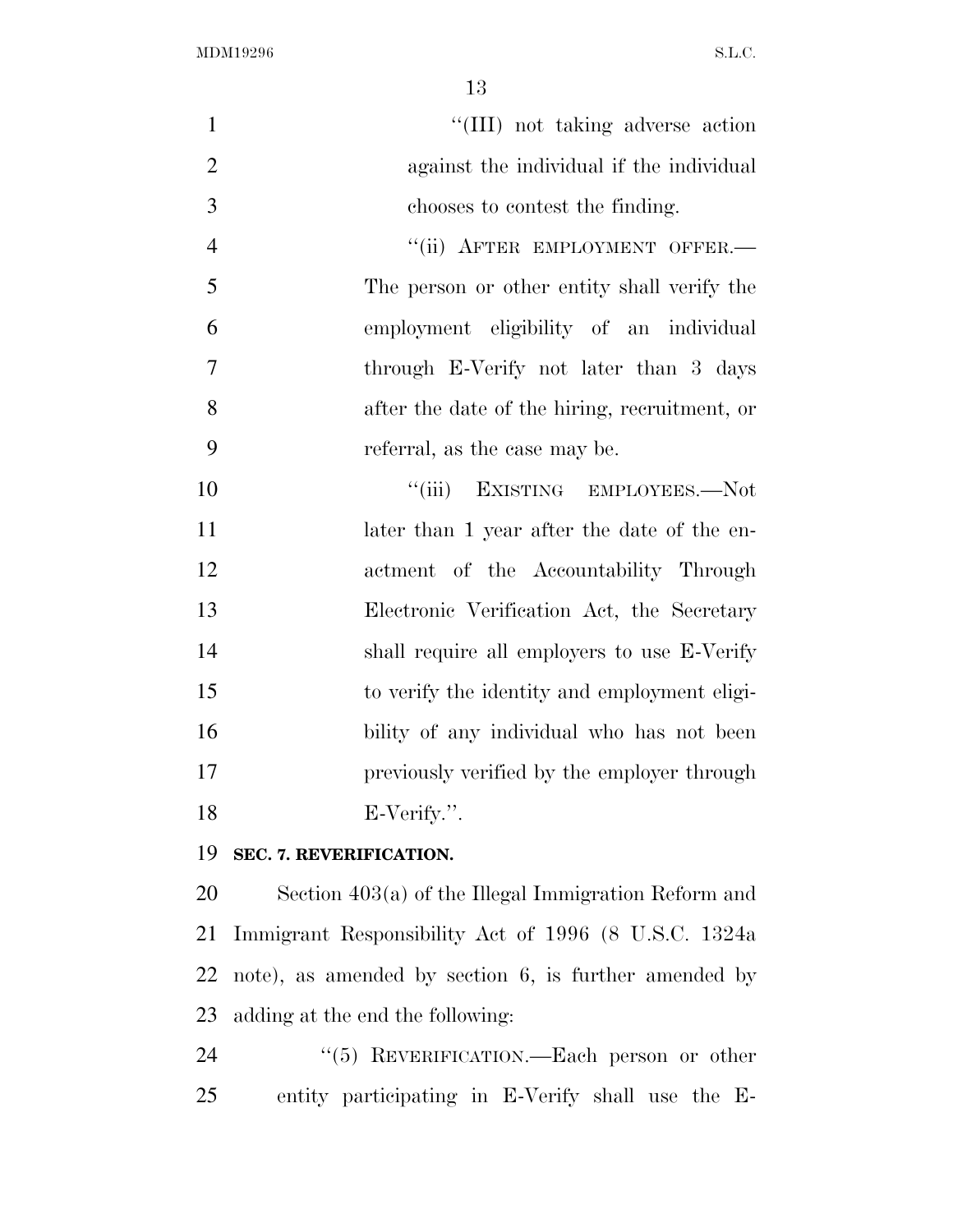| $\mathbf{1}$   | Verify confirmation system to reverify the work au-            |
|----------------|----------------------------------------------------------------|
| $\overline{2}$ | thorization of any individual not later than 3 days            |
| 3              | after the date on which such individual's employ-              |
| $\overline{4}$ | ment authorization is scheduled to expire (as indi-            |
| 5              | cated by the Secretary or the documents provided to            |
| 6              | the employer pursuant to section $274A(b)$ of the Im-          |
| 7              | migration and Nationality Act $(8 \text{ U.S.C. } 1324a(b))),$ |
| 8              | in accordance with the procedures set forth in this            |
| 9              | subsection and section 402.".                                  |
| 10             | SEC. 8. HOLDING EMPLOYERS ACCOUNTABLE.                         |
| 11             | (a) CONSEQUENCES OF NONCONFIRMATION.-Sec-                      |
| 12             | tion $403(a)(4)(C)$ of the Illegal Immigration Reform and      |
| 13             | Immigrant Responsibility Act of 1996 (8 U.S.C. 1324a           |
| 14             | note) is amended to read as follows:                           |
| 15             | "(C) CONSEQUENCES OF NONCONFIRMA-                              |
| 16             | TION.                                                          |
| 17             | ``(i)<br>TERMINATION AND<br>NOTIFICA-                          |
| 18             | TION.—If the person or other entity re-                        |
| 19             | ceives a final nonconfirmation regarding an                    |
| 20             | individual, the employer shall imme-                           |
| 21             | diately—                                                       |
| 22             | $\lq\lq$ (I) terminate the employment,                         |
| 23             | recruitment, or referral of the indi-                          |
|                |                                                                |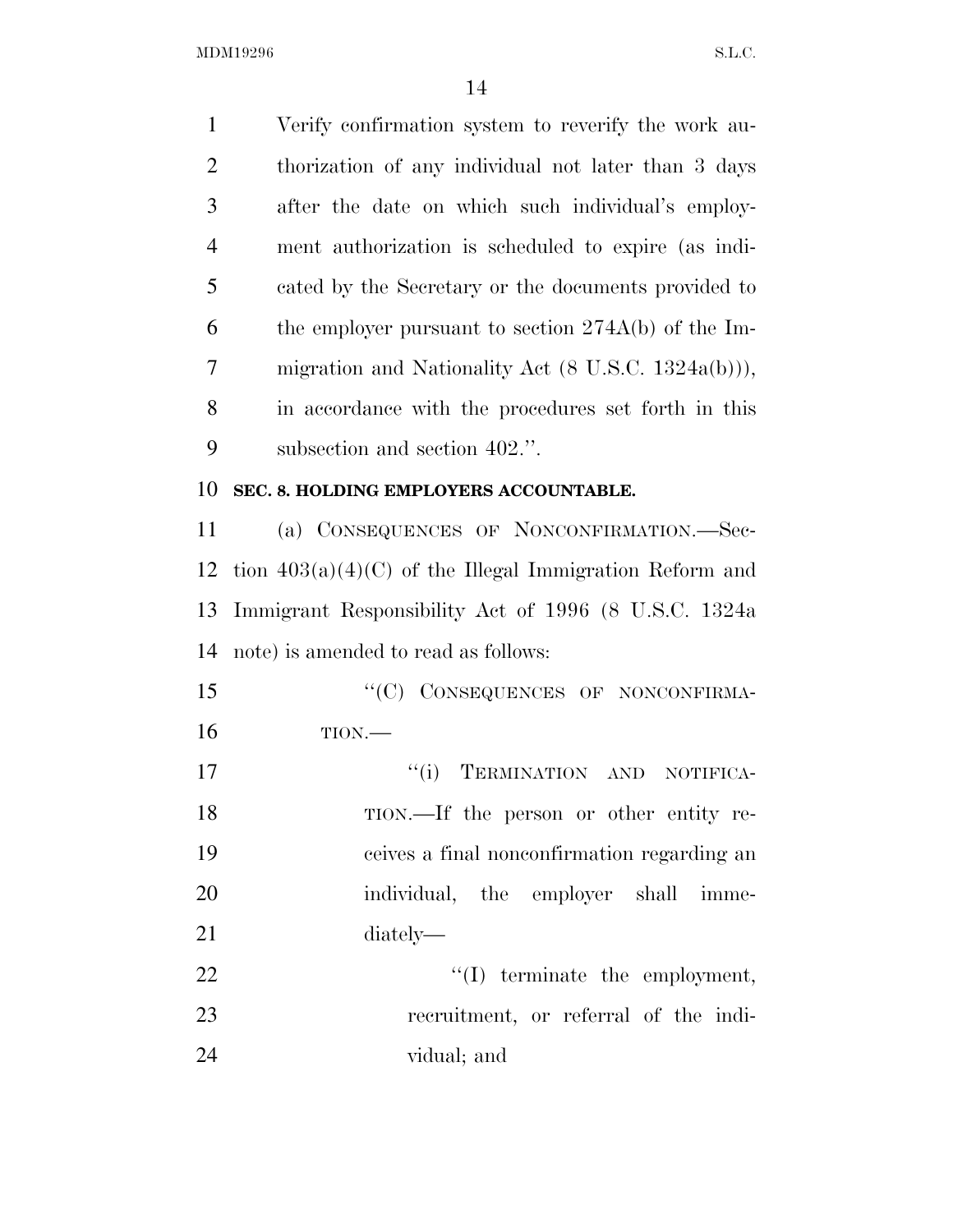| $\mathbf{1}$   | $\lq\lq$ (II) submit to the Secretary any                 |
|----------------|-----------------------------------------------------------|
| $\overline{2}$ | information relating to the individual                    |
| 3              | that the Secretary determines would                       |
| $\overline{4}$ | assist the Secretary in enforcing or                      |
| 5              | administering United States immigra-                      |
| 6              | tion laws.                                                |
| $\overline{7}$ | "(ii) CONSEQUENCE OF CONTINUED                            |
| 8              | EMPLOYMENT.—If the person or other en-                    |
| 9              | tity continues to employ, recruit, or refer               |
| 10             | the individual after receiving final noncon-              |
| 11             | firmation, a rebuttable presumption is cre-               |
| 12             | ated that the employer has violated section               |
| 13             | 274A of the Immigration and Nationality                   |
| 14             | Act $(8 \text{ U.S.C. } 1324a)$ .".                       |
| 15             | (b) INTERAGENCY NONCONFIRMATION REPORT.                   |
| 16             | Section 405 of the Illegal Immigration Reform and Immi-   |
|                | 17 grant Responsibility Act of 1996 (8 U.S.C. 1324a note) |
| 18             | is amended by adding at the end the following:            |
| 19             | "(c) INTERAGENCY NONCONFIRMATION REPORT.—                 |
| 20             | " $(1)$ IN GENERAL.—The Director of U.S. Citi-            |
| 21             | zenship and Immigration Services shall submit a           |
| 22             | weekly report to the Assistant Secretary of Immigra-      |
| 23             | tion and Customs Enforcement that includes, for           |
| 24             | each individual who receives final nonconfirmation        |
| 25             | through E-Verify-                                         |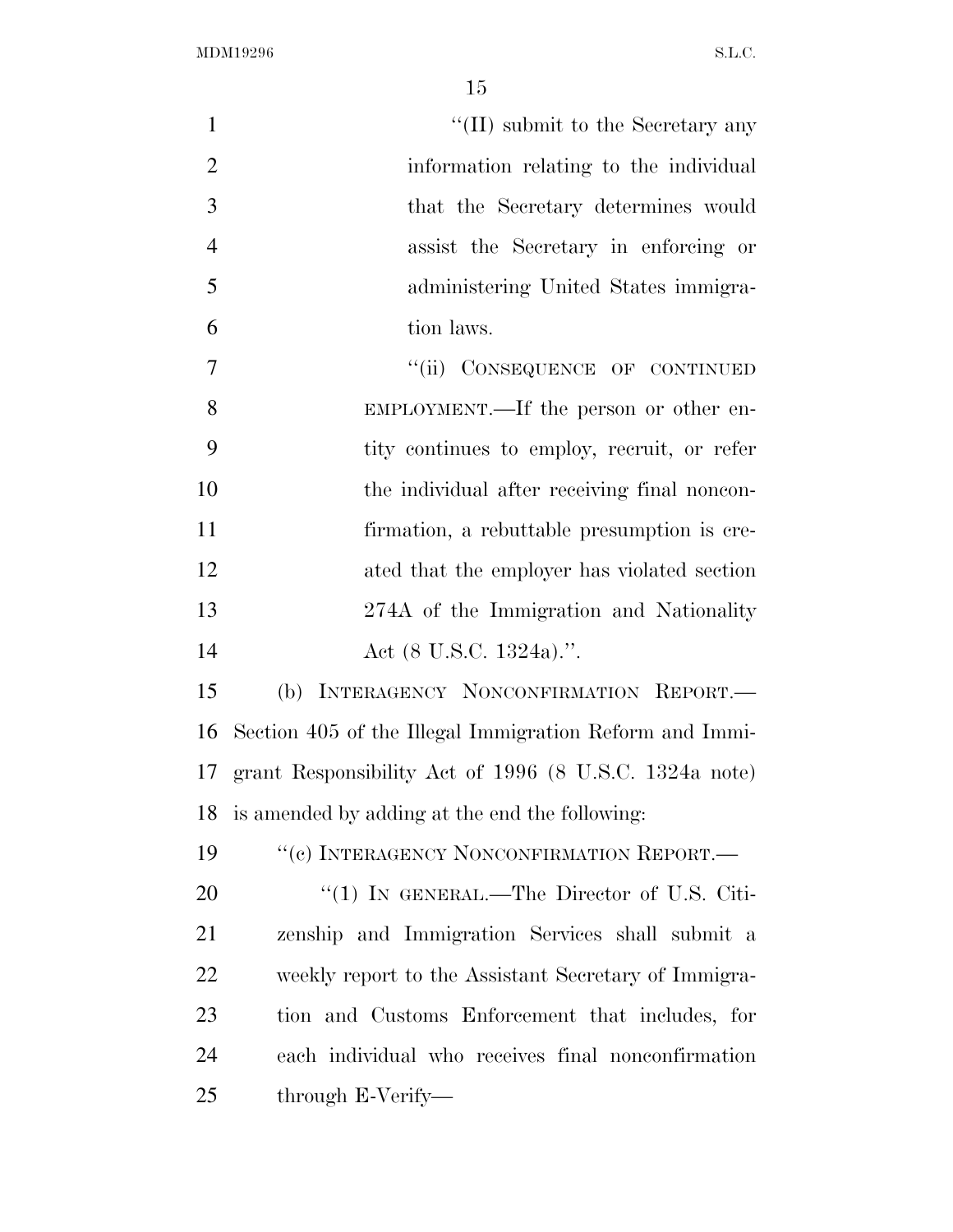| 1              | $\lq\lq$ the name of such individual;                        |
|----------------|--------------------------------------------------------------|
| $\overline{2}$ | "(B) his or her Social Security number or                    |
| 3              | alien file number;                                           |
| $\overline{4}$ | $\lq\lq$ (C) the name and contact information for            |
| 5              | his or her current employer; and                             |
| 6              | $\lq\lq$ (D) any other critical information that             |
| 7              | the Assistant Secretary determines to be appro-              |
| 8              | priate.                                                      |
| 9              | $"$ (2) USE OF WEEKLY REPORT.—The Secretary                  |
| 10             | of Homeland Security shall use information provided          |
| 11             | under paragraph (1) to enforce compliance of the             |
| 12             | United States immigration laws.".                            |
| 13             | SEC. 9. INFORMATION SHARING.                                 |
| 14             | Not later than 1 year after the date of the enactment        |
| 15             | of this Act, the Commissioner of Social Security, the Com-   |
| 16             | missioner of Internal Revenue, the Secretary of Homeland     |
|                | 17 Security, and the Secretary of the Treasury shall jointly |
| 18             | establish a program to share information among such          |
| 19             | agencies that may or could lead to the identification of     |
| 20             | unauthorized aliens (as defined under section $274A(h)(3)$ ) |
| 21             | of the Immigration and Nationality Act (8 U.S.C.             |
| 22             | $1324a(h)(3)$ , including no-match letters and any informa-  |
| 23             | tion in the earnings suspense file.                          |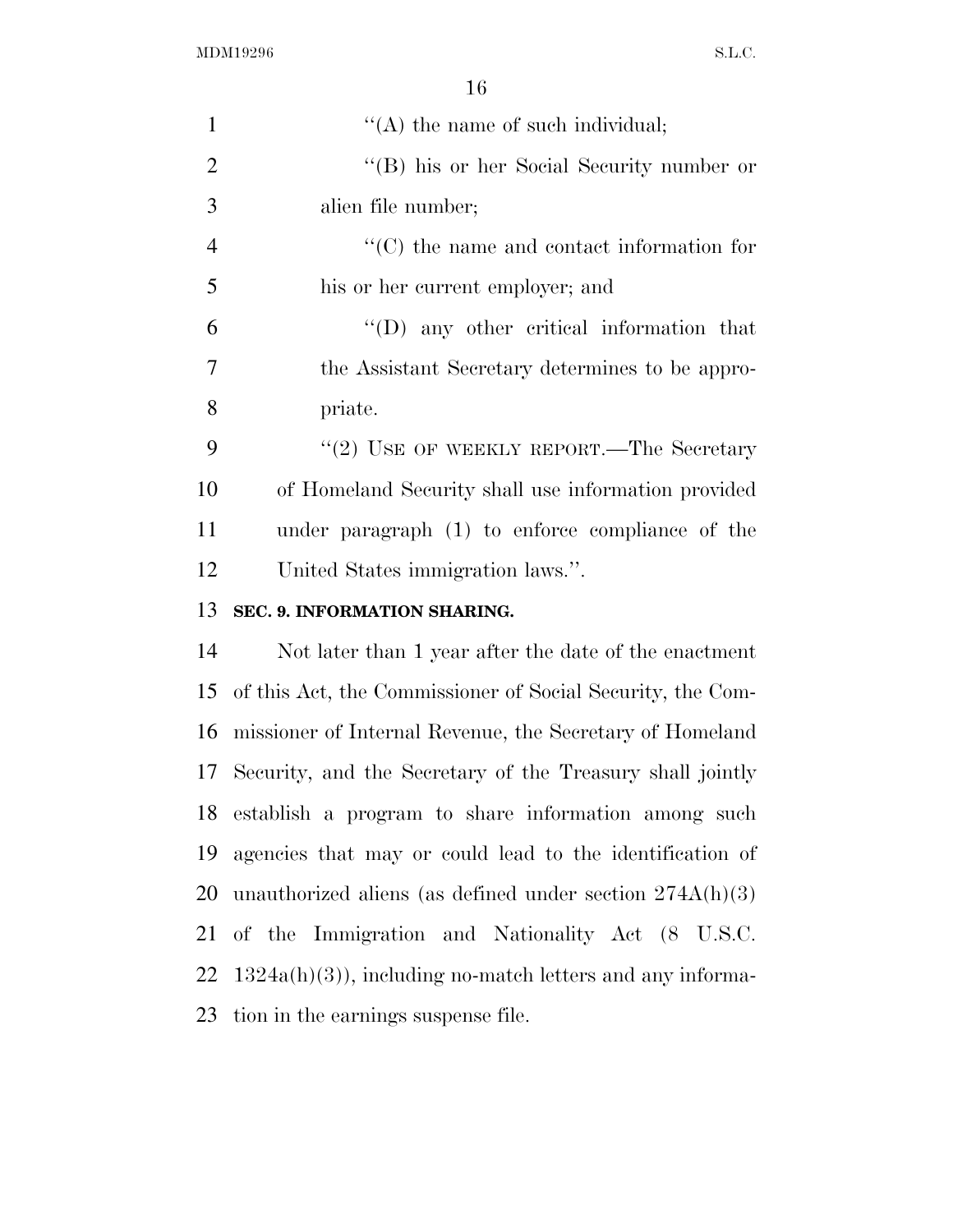## **SEC. 10. FORM I–9 PROCESS.**

 Not later than 9 months after date of the enactment of this Act, the Secretary of Homeland Security shall sub- mit a report to Congress that contains recommendations for—

 (1) modifying and simplifying the process by which employers are required to complete and retain a Form I–9 for each employee pursuant to section 274A of the Immigration and Nationality Act (8 U.S.C. 1324a); and

 (2) eliminating the process described in para-graph (1).

# **SEC. 11. ALGORITHM.**

 Section 404(d) of the Illegal Immigration Reform and Immigrant Responsibility Act of 1996 (8 U.S.C. 1324a note) is amended to read as follows:

 ''(d) DESIGN AND OPERATION OF SYSTEM.—E-Verify shall be designed and operated—

19  $\frac{1}{2}$  (1) to maximize its reliability and ease of use by employers;

21  $\langle \langle 2 \rangle$  to insulate and protect the privacy and se-22 curity of the underlying information;

23  $\frac{1}{3}$  to maintain appropriate administrative, technical, and physical safeguards to prevent unau-thorized disclosure of personal information;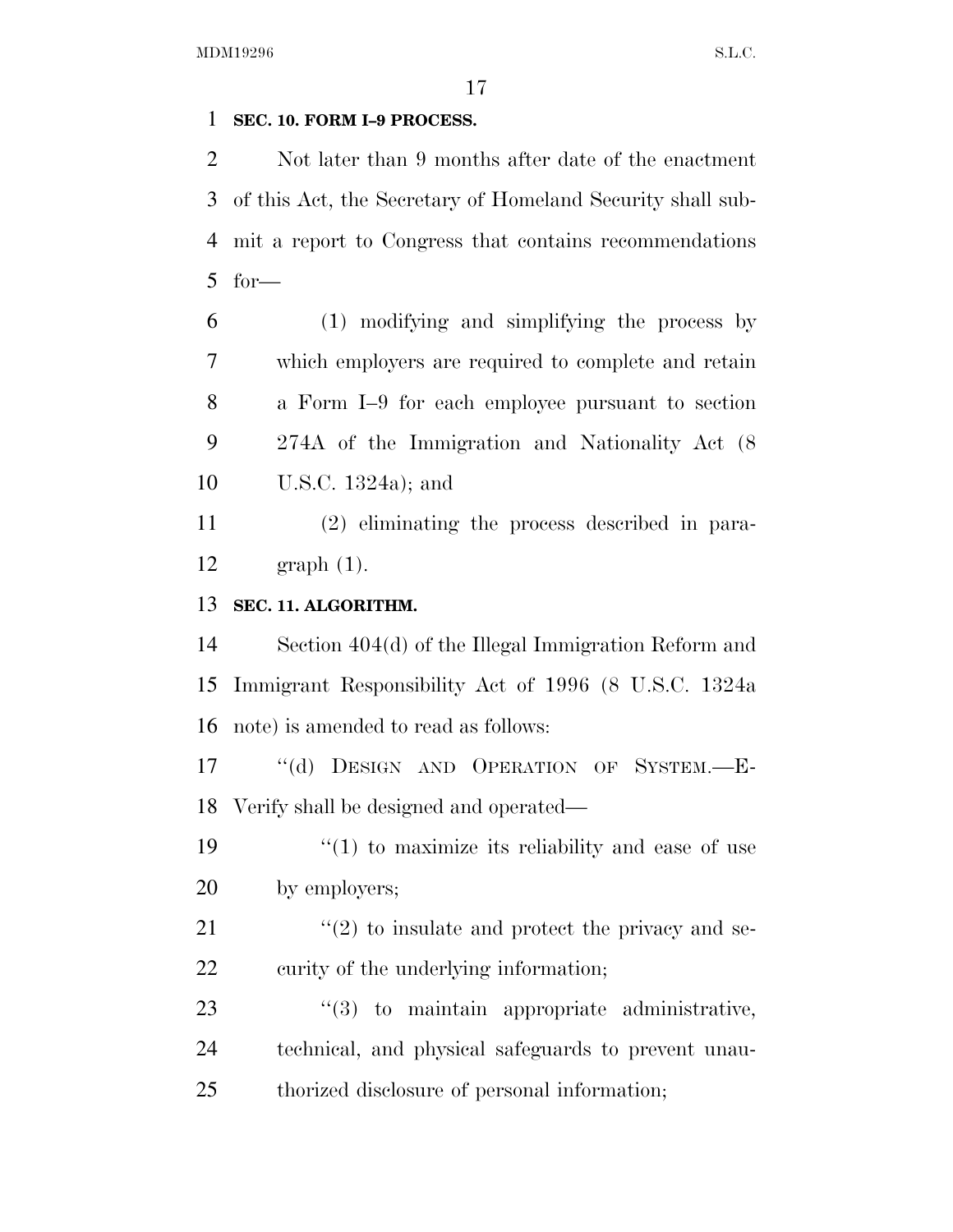| $\mathbf{1}$   | $"(4)$ to respond accurately to all inquiries made          |
|----------------|-------------------------------------------------------------|
| $\overline{2}$ | by employers on whether individuals are authorized          |
| 3              | to be employed;                                             |
| $\overline{4}$ | $\cdot\cdot$ (5) to register any time when E-Verify is un-  |
| 5              | able to receive inquiries;                                  |
| 6              | $\cdot\cdot$ (6) to allow for auditing use of the system to |
| 7              | detect fraud and identify theft;                            |
| 8              | $\lq(7)$ to preserve the security of the information        |
| 9              | in all of the system by—                                    |
| 10             | "(A) developing and using algorithms to                     |
| 11             | detect potential identity theft, such as multiple           |
| 12             | uses of the same identifying information or doc-            |
| 13             | uments;                                                     |
| 14             | $\lq\lq$ developing and using algorithms to                 |
| 15             | detect misuse of the system by employers and                |
| 16             | employees;                                                  |
| 17             | $\lq\lq$ (C) developing capabilities to<br>detect           |
| 18             | anomalies in the use of the system that may in-             |
| 19             | dicate potential fraud or misuse of the system;             |
| 20             | and                                                         |
| 21             | $\lq\lq$ (D) auditing documents and information             |
| 22             | submitted by potential employees to employers,              |
| 23             | including authority to conduct interviews with              |
| 24             | employers and employees;                                    |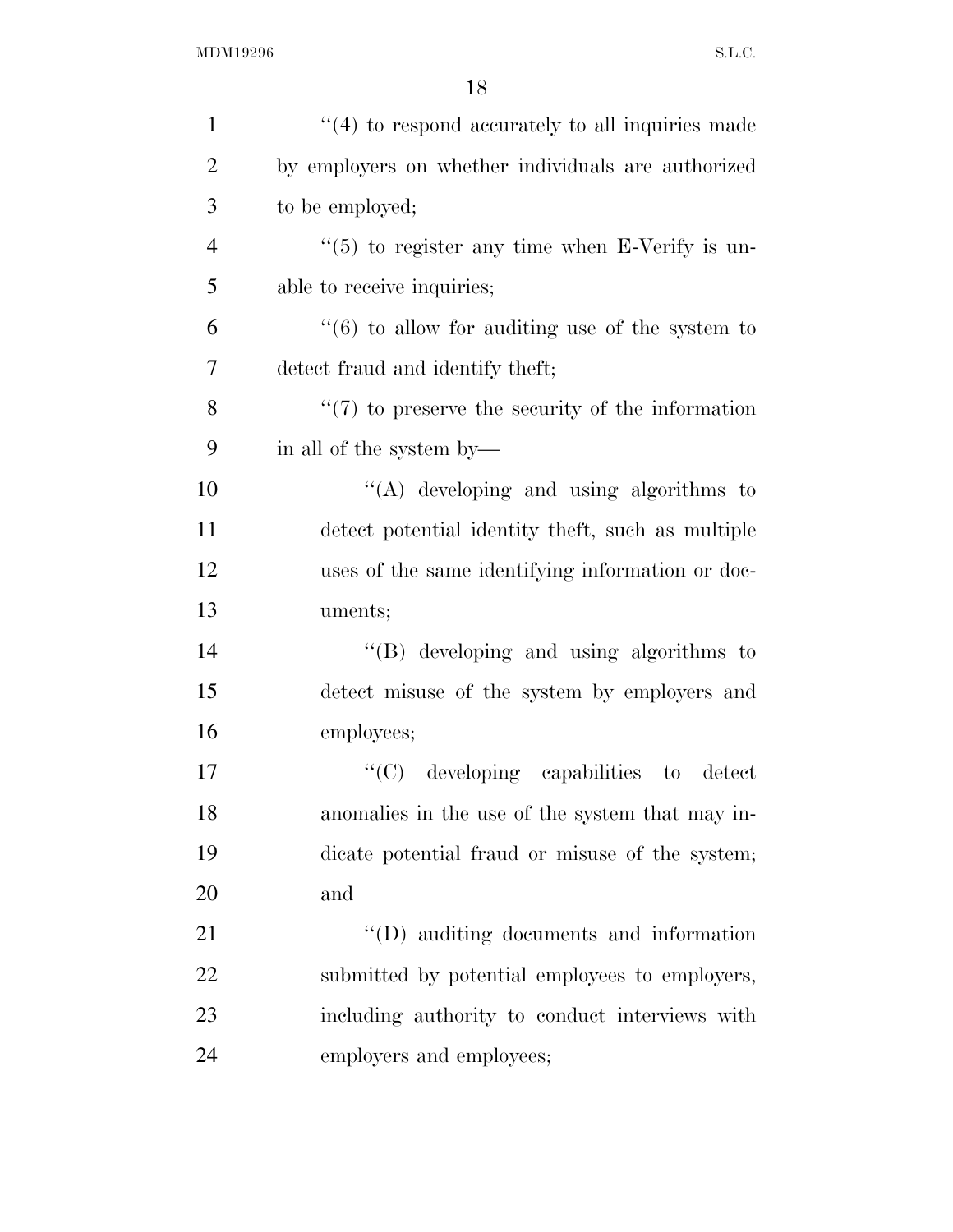| $\mathbf{1}$   | $\cdot$ (8) to confirm identity and work authorization  |
|----------------|---------------------------------------------------------|
| $\overline{2}$ | through verification of records maintained by the       |
| 3              | Secretary, other Federal departments, States, the       |
| $\overline{4}$ | Commonwealth of the Northern Mariana Islands, or        |
| 5              | an outlying possession of the United States, as de-     |
| 6              | termined necessary by the Secretary, including—         |
| 7              | "(A) records maintained by the Social Se-               |
| 8              | curity Administration;                                  |
| 9              | "(B) birth and death records maintained                 |
| 10             | by vital statistics agencies of any State or other      |
| 11             | jurisdiction in the United States;                      |
| 12             | "(C) passport and visa records (including               |
| 13             | photographs) maintained by the Department of            |
| 14             | State; and                                              |
| 15             | "(D) State driver's license or identity card            |
| 16             | information (including photographs) maintained          |
| 17             | by State department of motor vehicles;                  |
| 18             | $(9)$ to electronically confirm the issuance of         |
| 19             | the employment authorization or identity document;      |
| 20             | and                                                     |
| 21             | $"(10)$ to display the digital photograph that the      |
| 22             | issuer placed on the document so that the employer      |
| 23             | can compare the photograph displayed to the photo-      |
| 24             | graph on the document presented by the employee         |
| 25             | or, in exceptional cases, if a photograph is not avail- |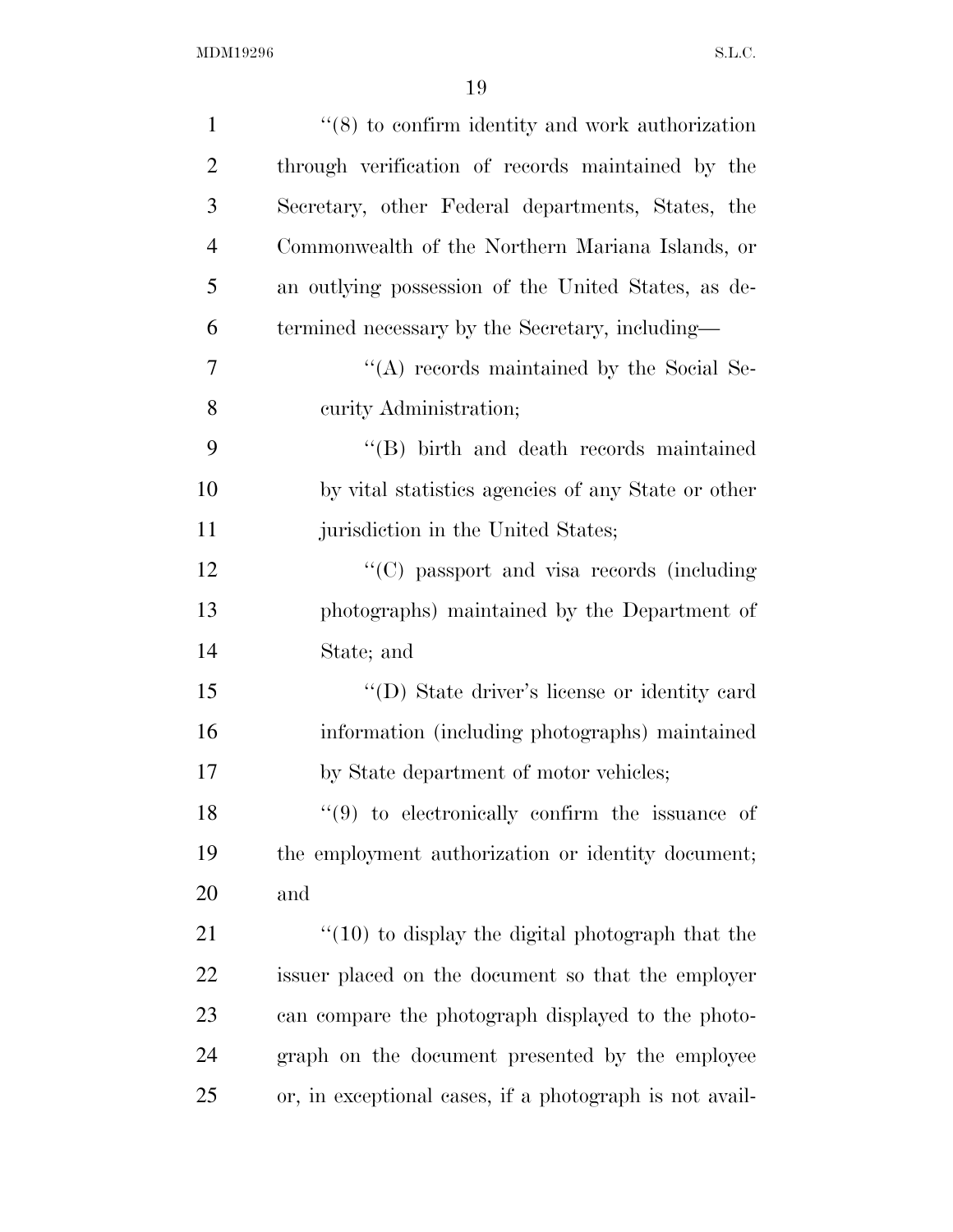| $\mathbf{1}$   | able from the issuer, to provide for a temporary al-   |
|----------------|--------------------------------------------------------|
| $\overline{2}$ | ternative procedure, specified by the Secretary, for   |
| 3              | confirming the authenticity of the document.".         |
| $\overline{4}$ | SEC. 12. IDENTITY THEFT.                               |
| 5              | Section 1028 of title 18, United States Code, is       |
| 6              | amended-                                               |
| 7              | $(1)$ in subsection $(a)(7)$ , by striking "of another |
| 8              | person" and inserting "that is not his or her own";    |
| 9              | and                                                    |
| 10             | $(2)$ in subsection $(b)(3)$ —                         |
| 11             | $(A)$ in subparagraph $(B)$ , by striking "or"         |
| 12             | at the end;                                            |
| 13             | $(B)$ in subparagraph $(C)$ , by adding "or"           |
| 14             | at the end; and                                        |
| 15             | (C) by adding at the end the following:                |
| 16             | $\lq\lq$ to facilitate or assist in harboring or       |
| 17             | hiring unauthorized workers in violation of sec-       |
| 18             | tion 274, 274A, or 274C of the Immigration             |
| 19             | and Nationality Act (8 U.S.C. 1324, 1324a,             |
| 20             | and 1324c).".                                          |
| 21             | SEC. 13. SMALL BUSINESS DEMONSTRATION PROGRAM.         |
| 22             | Section 403 of the Illegal Immigration Reform and      |
| 23             | Immigrant Responsibility Act of 1996 (8 U.S.C. 1324a)  |
| 24             | note), as amended by this Act, is further amended—     |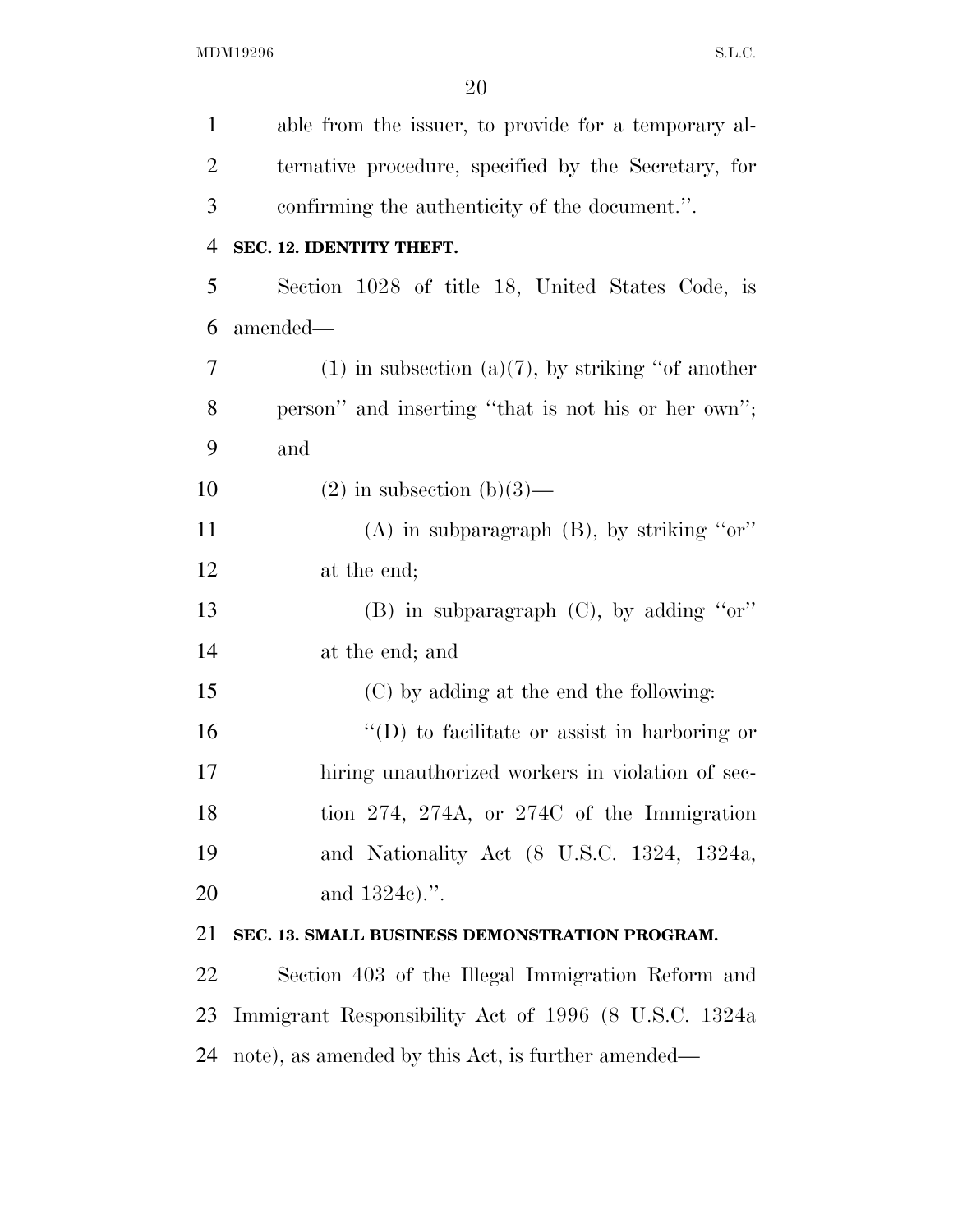(1) by redesignating subsection (d) as sub-section (e); and

 (2) by inserting after subsection (c) the fol-lowing:

 ''(d) SMALL BUSINESS DEMONSTRATION PRO- GRAM.—Not later than 9 months after the date of the en- actment of the Accountability Through Electronic Verification Act, the Director of U.S. Citizenship and Im- migration Services shall establish a demonstration pro- gram that assists small businesses in rural areas or areas without internet capabilities to verify the employment eli- gibility of newly hired employees solely through the use of publicly accessible internet terminals.''.

## **SEC. 14. EMPLOYER COMPLIANCE INSPECTION CENTER.**

 (a) ESTABLISHMENT.—There is established, within Homeland Security Investigations of U.S. Immigration and Customs Enforcement, the Employer Compliance In- spection Center (referred to in this section as the ''Cen-ter'').

 (b) PURPOSES.—The establishment of the Center is intended—

 (1) to create a culture of compliance for all United States businesses by imposing more effective, efficient, and standardized consequences, including civil and criminal penalties, on employers who fail to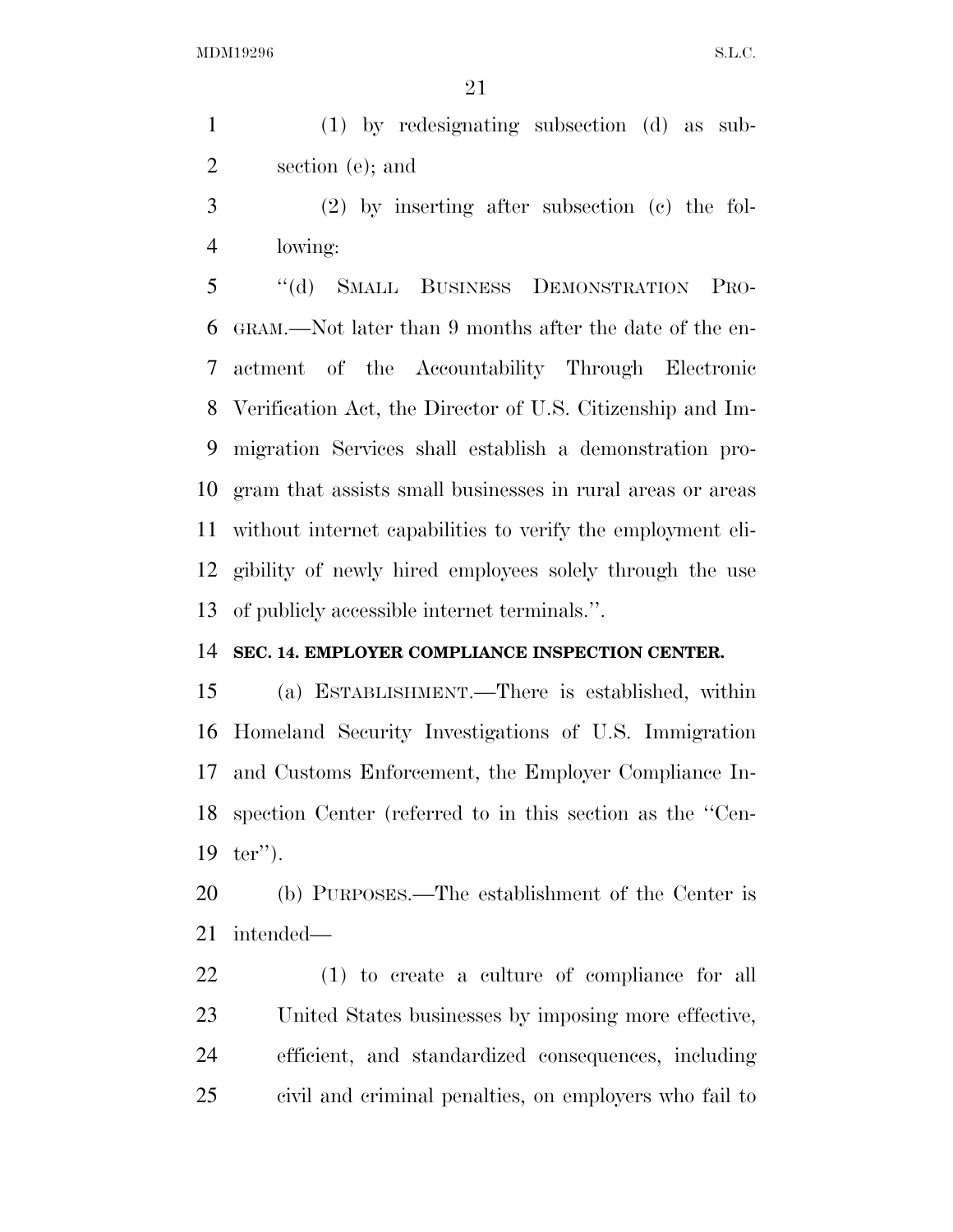| $\mathbf{1}$   | comply with the employment eligibility verification        |
|----------------|------------------------------------------------------------|
| $\overline{2}$ | requirements; and                                          |
| 3              | (2) to consolidate worksite enforcement audits             |
| 4              | at a centralized location to ensure a standardized         |
| 5              | process and uniform application of the fine matrix.        |
| 6              | (c) DUTIES.—The Center shall—                              |
| 7              | (1) earry out duties related to the processing of          |
| 8              | the Employment Eligibility Verification Form I-9,          |
| 9              | including audits, and related worksite enforcement         |
| 10             | investigations;                                            |
| 11             | (2) ensure that all United States businesses ad-           |
| 12             | here to existing laws and regulations regarding em-        |
| 13             | ployment eligibility; and                                  |
| 14             | (3) carry out such additional duties as may be             |
| 15             | assigned or delegated by the Director of U.S. Immi-        |
| 16             | gration and Customs Enforcement.                           |
| 17             | (d) RESPONSE TIME.—The Center shall respond as             |
| 18             | quickly as practicable to employer inquiries based on the  |
| 19             | facts and circumstances of the employer making the in-     |
| 20             | quiry.                                                     |
| 21             | (e) TASK FORCE.—The Center shall establish a task          |
| 22             | force, utilizing existing information sharing agreements   |
| 23             | with other Federal agencies, including the Social Security |
| 24             | Administration, U.S. Citizenship and Immigration Serv-     |
| 25             | ices, the Department of Labor, and the Internal Revenue    |